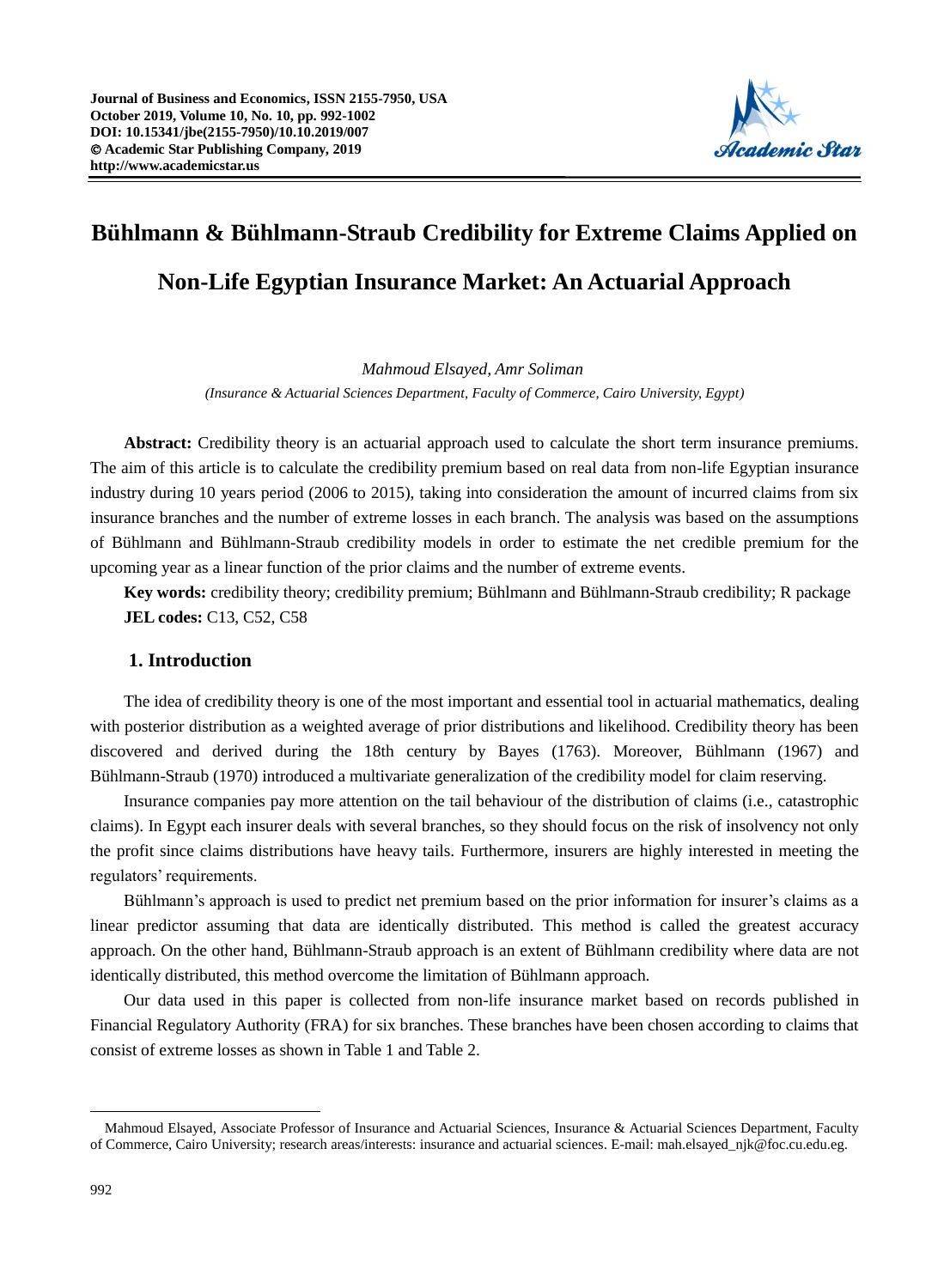#### **Bühlmann & Bühlmann-Straub Credibility for Extreme Claims Applied on Non-Life Egyptian Insurance Market: An Actuarial Approach**

|             |         |         |          |          |          |        |         |        |        | In Thousands |
|-------------|---------|---------|----------|----------|----------|--------|---------|--------|--------|--------------|
|             | 2006    | 2007    | 2008     | 2009     | 2010     | 2011   | 2012    | 2013   | 2014   | 2015         |
| Fire        | 5497    | 65297   | 61483    | 115663   | 75427    | 107814 | 7263    | 63364  | 143552 | 278888       |
| Marine      | 5864    | $-2353$ | 96940    | $-42237$ | $-35977$ | 71269  | $-4200$ | 35626  | 35772  | 56315        |
| Aviation    | $-3881$ | 5981    | $-7642$  | 64401    | 51437    | 60300  | 56716   | 36316  | 35768  | 63877        |
| Marine-Hull | 1693    | 6364    | 23918    | 30870    | 29421    | 21157  | 16253   | 11613  | 9451   | $-2903$      |
| Oil         | 7789    | 31731   | $-95640$ | $-26175$ | 37721    | 50855  | 116960  | 132100 | 259030 | 94182        |
| Engineering | 10003   | 11944   | 35093    | 46771    | 29512    | 42453  | 23349   | 43299  | 60304  | 74950        |

#### **Table 1 Amount of Claims for Each Branch**

Source: Financial Regulatory Authority (FRA).

The above table illustrates that claim amounts increase gradually for each branch. The table also shows negative claims referred to the amount of incurred claims are less than the estimated claims as presented in Figure 1.



**Figure 1 Amount of Claims for Each Branch**

|             | 2006 | 2007 | 2008 | 2009 | 2010 | 2011 | 2012 | 2013 | 2014 | 2015 |
|-------------|------|------|------|------|------|------|------|------|------|------|
| Fire        |      |      |      | 13   |      | 12   |      |      | 16   | 30   |
| Marine      |      |      |      |      |      |      |      |      |      |      |
| Aviation    |      |      |      |      |      |      |      |      |      |      |
| Marin-Hull  |      |      |      |      |      |      |      |      |      |      |
| Oil         |      |      |      |      |      |      |      |      |      |      |
| Engineering |      |      |      |      |      |      |      |      |      |      |

**Table 2 Number of Extreme Losses for Each Branch**

Source: Authors' calculations.

Table 2 shows the number of extreme claims (i.e., catastrophic claims) incurred on each branch. In addition, fire and engineering branches have more extreme losses than other branches according to the incurred claims exceed the estimated claims.

In This paper we consider a development of Bühlmann and Bühlmann-Straub credibility models as a joint distribution of the claim amounts and the number of observed extreme losses, in order to predict the upcoming year net credible premium.

One of the most important concerns for the insurance industry is the tail behaviour of loss distributions, where the tail of loss distribution is demonstrated by extreme events. This article introduced an approach that modified Bühlmann and Bühlmann-Straub credibility models by taking into account the tail behaviour of claims in order to predict credible premiums.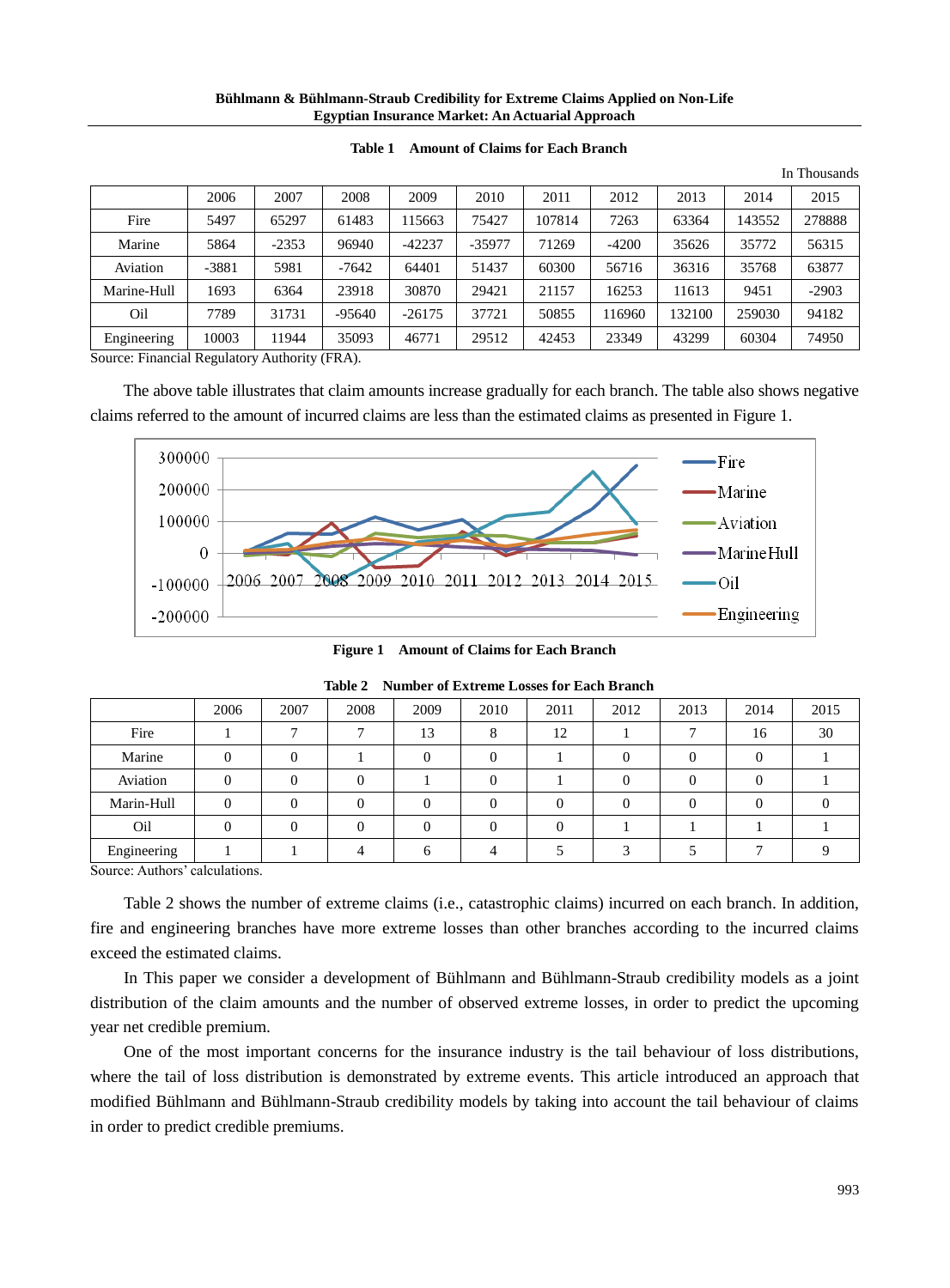The aim of this paper is to improve Bühlmann and Bühlmann-Straub credibility models in order to estimate the net credible premium for as a linear function of the prior claims and the number of extreme events.

The remainder of this paper is organized as follows. Section 2 Literature Review, Section 3 Data and Methodology, Section 4 Models, Section 5 Empirical Findings. Finally, Section 6 Conclusions

### **2. Review of the Literature**

Norberg (2011) presented the greatest accuracy credibility theory and explained the basic ideas, techniques and practical application of the Bayesian credibility theory.

Loisel and Trufin (2013), they considered the discrete-time ruin model to determine the characteristics of the ruin probability in the heavy tailed claim amounts. Then apply the Bühlmann credibility to estimate net premiums.

Happ et al. (2014), applied Bühlmann-Straub credibility to claim reserving nonlife chain-ladder. They used a multivariate credibility of N correlated portfolios to estimate the conditional mean square error of the ultimate claims and compared the estimated results with the multivariate additive method.

Jindrová and Kopeck (2017), considered Bühlmann and Bühlmann-Straub empirical credibility to estimate the credibility premiums and net premiums for catastrophic claim amounts and economic losses for different regions. They applied Bühlmann and Bühlmann-Straub credibility for short term insurance taking into consideration two types of data, i.e., past data from risk itself and collateral data from other sources considered to be relevant.

Jindrová and Pacáková (2015), demonstrated classical Bayesian approach to estimate the probability of critical illness insurance. Thus, they used age and sex for different groups in order to calculate risk premiums.

Jindrová and Seinerová (2015), applied the Bühlmann Straub model to measure the cost of healthcare insurance and the corresponding credibility factor, and concluded the for large companies the estimation of the healthcare cost is reliable while for small sized companies its meaningless without the referral to data from the whole market. In addition, Bayesian analysis is considered a useful technique for healthcare insurance.

Gao (2016) illustrated modelling claim reserving using Bayesian analysis, this study classified into two sessions. First session, introduced Bayesian methodology for claim reserving. Second session, proposed a compound model as a probabilistic approach and the Bayesian expansion models by applying Monte Carlo simulation for claim reserving.

Pacáková (2013) applied Bayesian credibility analysis to estimate parameters for several statistical distributions with given prior distribution. Furthermore, estimate the credibility premium or credibility number of claims in insurance.

Linda and Kubanová (2012) used real data from five insurance companies to calculate premiums for motor third-party liability insurance based on Bühlmann-Straub credibility as a methodology to improve the quality of net premium estimation.

Seinerová (2015) illustrated and application of Bühlmann Straub model to estimate the credibility costs by combining individual and collective experience throughout the credibility factor as a confidence level. This model is applied for health care insurance.

Atanasiu (2005) illustrated how to estimate the insurance cost using the greatest accuracy theory, by applying Bühlmann-Straub model. Furthermore, this study considered the development of Bayesian credibility theory to measure the credibility net premium.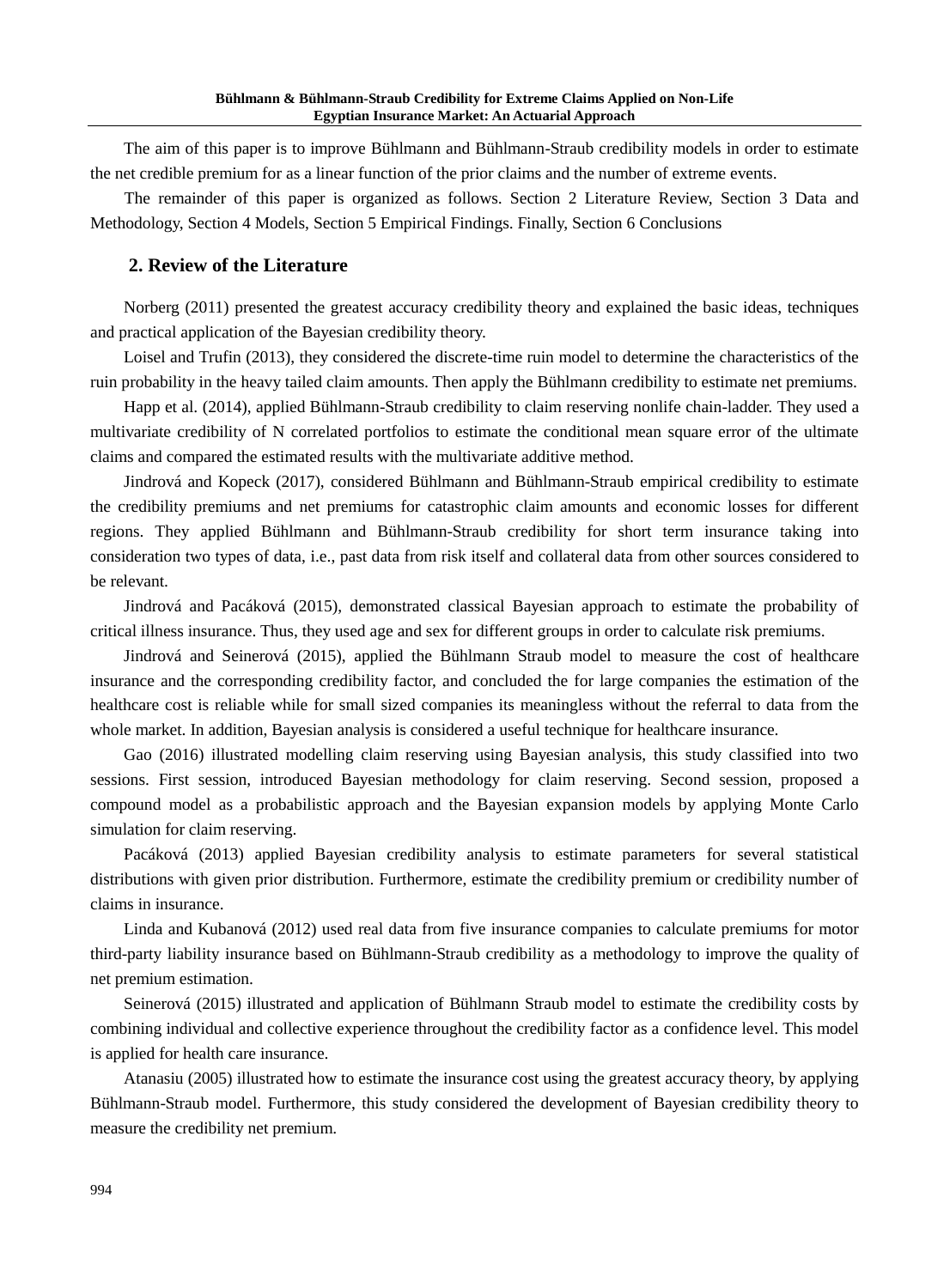Boland (2007) illustrated an introduction on credibility theory; he applied Bayesian analysis in different fields (i.e., insurance and actuarial sciences). Furthermore, he used R package as statistical software to analyse the empirical results.

Hendrych and Cipra (2017) demonstrated the dynamic linear system of simultaneous equations for non-life insurance market in Czech; they used these equations to estimate the desired variables (i.e., outstanding claims, unearned premiums, other technical provision and loadings). This approach might motivate development of internal models applicable in the Solvency II framework.

Merz and Wüthrich (2009) discussed the issue of claim reserving position in the financial statements and discovered the huge portion of claims reserves. Moreover, they estimate and adequate amount of claim reserves for all branches and entire market.

#### **3. Data and Methodology**

Credibility theory is an actuarial approach used to calculate the short term insurance premiums. This approach is used to estimate premiums for each risk based on two ingredients: past data from the risk itself and data collected from other sources.

Data adopted in this paper are incurred claims from six different branches and the number of extreme losses observed from each branch for the period from 2006 to 2015. These data are reported in the Financial Regulatory Authority (FRA) for non-life insurance companies.

In this research we fit a statistical distribution for each risk (i.e., each branch) and estimate the statistical characteristics for each branch. Also we simulate the incurred claims in order to observe the number of extreme losses to apply Bühlmann-Straub credibility to predict the net premium as a linear function of the prior claims and the number of extreme events.

All statistical methods and calculations will be performed using the R Package that is an open source environment for mathematical and statistical computations. The {actuar}package is used to applyBühlmann and Bühlmann-Straub credibility.

### **4. Models**

#### **4.1 Bühlmann Credibility Model**

The Bühlmann credibility model assumes that statistical distribution, random variables  $\{X_1, X_2, \ldots X_N, X_{N+1} \ldots\}$ are independently and identically distributed (*i.i.d*).

As mentioned above the credibility premium consists of two ingredients, then

$$
C = ZP_r + (1 - Z)\mu \tag{1}
$$

where *Crepresents* the estimated pure premium,  $P_r$  referred to the estimation based on the prior data for each branch and *Z* is the credibility factor which is a number between 0 and 1 that measure how much reliance the insurer is ready to face its own risk.

The Bühlmann credibility approach estimates the credibility premium from each risk; this model has been derived in Bühlmann (1976), and concluded the following results

$$
E(m(\theta)|x) = Z\overline{x} + (1-Z)E(m(\theta))
$$
\n(2)

and the credibility factor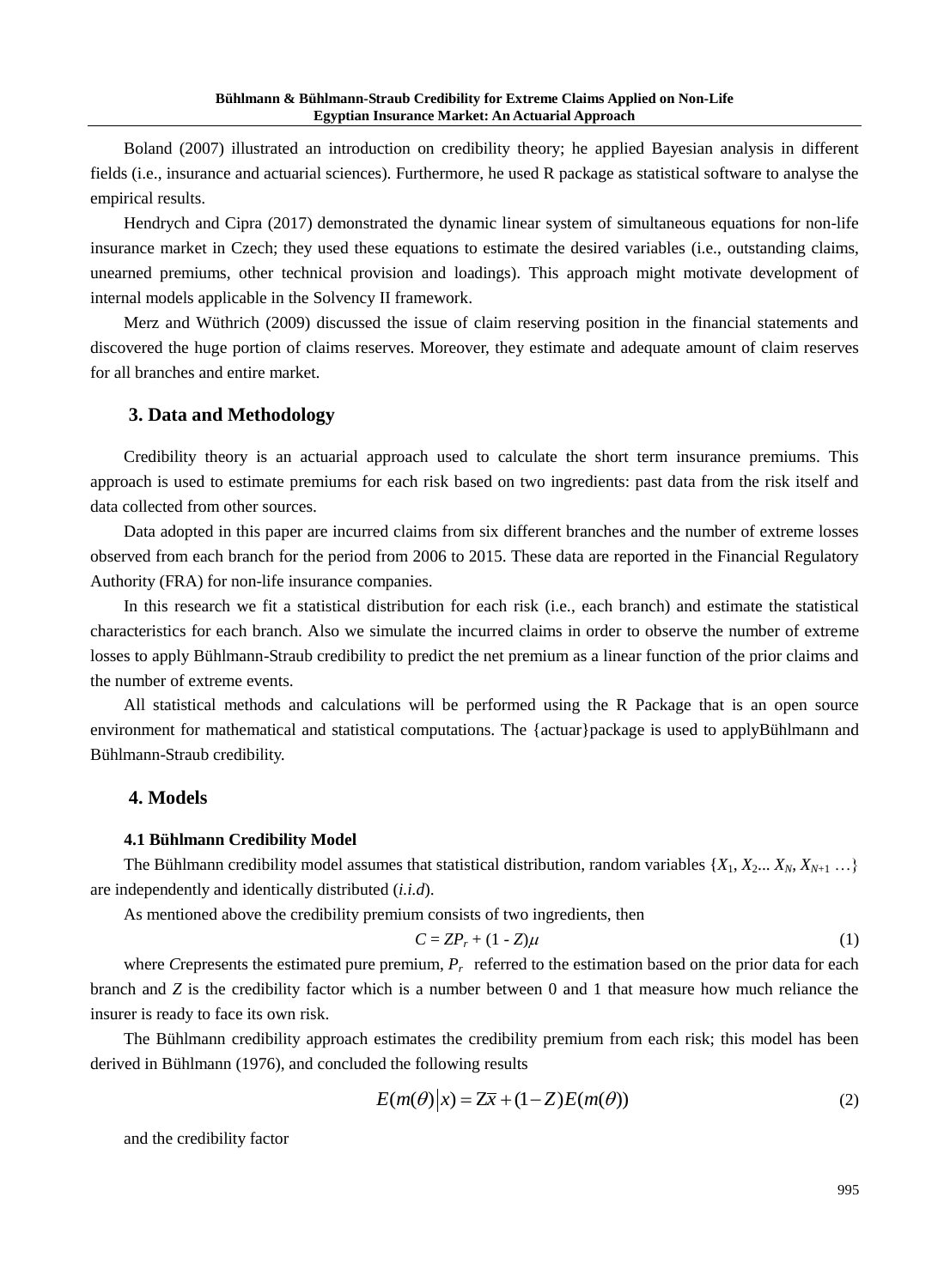$$
Z = \frac{n}{n + \frac{E(s^2(\theta))}{VAR(E(m(\theta)))}}
$$
(3)

Where  $E(m(\theta))$  is the collective premium,  $E(s^2(\theta))$  is within risk variance and  $VAR(E(m(\theta)))$  between risk variance.

$$
E(m(\theta)) = \overline{X}
$$
 (4)

$$
E(m(\theta)) = X
$$
\n
$$
E(s^{2}(\theta)) = \frac{1}{N} \sum_{i=1}^{N} \frac{1}{n-1} \sum_{j=1}^{n} (X_{ij} - \overline{X}_{i})^{2}
$$
\n(5)

Where

$$
m(\theta) = E[X_{ij}|\theta_i]
$$
  

$$
s^2(\theta) = VAR[X_{ij}|\theta_i]
$$

And

$$
s^{2}(\theta) = VAR[X_{ij}|\theta_{i}]
$$
  

$$
VAR(E(m(\theta))) = \frac{1}{N-1} \sum_{i=1}^{N} (\overline{X}_{i} - \overline{X})^{2} - \frac{1}{Nn} \sum_{i=1}^{n} (X_{ij} - \overline{X}_{i})^{2}
$$
(6)

The derivations of the above quantities can be found in Bühlmann (1967).

## **4.2 Bühlmann-straub Credibility Model**

The Bühlmann-Straub model doesn't assume that the random variables  $\{X_1, X_2, \ldots, X_N, X_{N+1} \ldots\}$  are independently and identically distributed (*i.i.d*) as an extent to Bühlmann credibility model.

According to Bühlmann-Straub (1970) the estimation of the net credible premium for the *i-*th risk can be expressed as follows:

$$
E(m(\theta)|x) = Z_i \overline{X}_i + (1 - Z_i) \overline{X}
$$
\n(7)

The credibility factor for each  $i$  risk  $Z_i$  is calculated from the formula

$$
Z_i = \frac{P_i}{P_i + \frac{E(s^2(\theta))}{VAR(E(m(\theta)))}}
$$
(8)

where

$$
E(s^{2}(\theta)) = \frac{1}{N(n-1)} \sum_{i=1}^{N} \sum_{j=1}^{n} P_{ij} (X_{ij} - \overline{X}_{i})^{2}
$$
(9)

$$
E(s^{2}(\theta)) = \frac{1}{N(n-1)} \sum_{i=1}^{N} \sum_{j=1}^{n} P_{ij} (X_{ij} - X_{i})^{2}
$$
(9)  

$$
VAR(E(m(\theta))) = P * \left\{ \frac{1}{nN-1} \sum_{i=1}^{N} \sum_{j=1}^{n} P_{ij} (X_{ij} - \bar{X}_{i})^{2} - \frac{1}{N(n-1)} \sum_{i=1}^{N} \sum_{j=1}^{n} P_{ij} (X_{ij} - \bar{X}_{i})^{2} \right\}
$$
(10)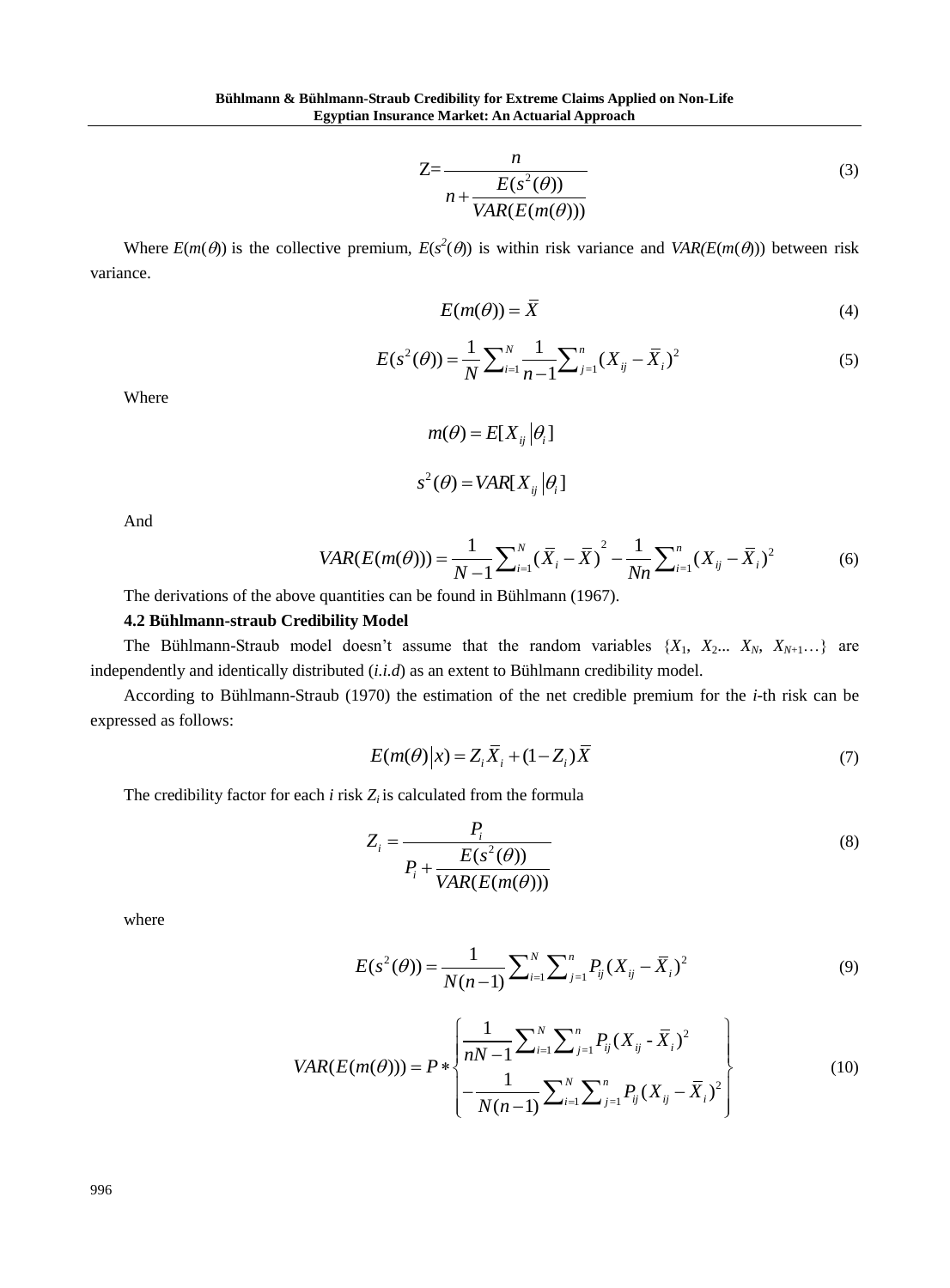$$
\overline{X}_i = \frac{1}{P_i} \sum_{j=1}^n P_{ij} X_{ij} = \frac{1}{P_i} \sum_{j=1}^n P_{ij} Y_{ij}
$$
\n(11)

$$
\overline{X} = \frac{1}{P} \sum_{i=1}^{N} P_i \overline{X}_i
$$
\n(12)

$$
P^{8} = \frac{1}{Nn-1} \sum_{i=1}^{N} P_{i} \left( 1 - \frac{P_{i}}{P} \right)
$$
 (13)

and  $P_{ij}$  is the number of extreme losses of the *i*-th risk in year *j*.

## **5. Empirical Findings**

#### **5.1 Descriptive Analysis**

We will start this section by determining the statistical characteristics of each risk (i.e., branch of insurance).

|             | Mean    | Median  | $Q_1$      | $Q_3$    | St.Dev.  | <b>Skewness</b> | Kurtosis |
|-------------|---------|---------|------------|----------|----------|-----------------|----------|
| Fire        | 92424.8 | 70362   | 61953.25   | 113700.8 | 78736.62 | 1.50            | 3.20     |
| Marine      | 21701.9 | 20745   | $-3738.25$ | 51179.25 | 45488.71 | 0.16            | $-0.86$  |
| Aviation    | 36327.3 | 43876.5 | 13427.75   | 59404    | 28356.91 | $-0.67$         | $-1.32$  |
| Marine-hull | 14783.7 | 13933   | 7135.75    | 23227.75 | 11512.32 | $-0.02$         | $-1.17$  |
| Oil         | 60855.3 | 44288   | 13774.5    | 111265.5 | 97166.49 | 0.56            | 1.16     |
| Engineering | 37767.8 | 38773   | 24889.75   | 45903    | 20398.71 | 0.35            | $-0.22$  |

**Table 3 Descriptive Analysis for Claim Amounts per Branch**

Source: Authors' calculations.

Table 3 summarize the statistical characteristics of each insurance branch, showing the four moments and the quartiles.

| <b>Branch</b> | Distribution | <b>Estimated Parameter</b> | <b>Standard Error</b> |
|---------------|--------------|----------------------------|-----------------------|
|               |              | $\mu = 10.96$              | 0.1969544             |
| Fire          | Lognormal    | $\sigma = 1.19$            | 0.1392662             |
| Marine        | Normal       | $\mu$ = 21701.90           | 11863.28              |
|               |              | $\sigma$ = 43154.38        | 11863.28              |
| Aviation      | Normal       | $\mu$ = 36327.30           | 8507.601              |
|               |              | $\sigma = 26901.73$        | 5671.734              |
| Marine-Hull   |              | $\mu$ = 14783.70           | 3424.635              |
|               | Normal       | $\sigma = 10921.54$        | 2473.666              |
| Oil           |              | $\mu$ = 60855.30           | N/A                   |
|               | Normal       | $\sigma = 92180.22$        | N/A                   |
|               |              | $\mu = 10.37$              | 0.1969544             |
| Engineering   | Lognormal    | $\sigma = 0.63$            | 0.1392662             |

**Table 4 Summary of Parameters Estimated for Each Risk**

Source: Authors' calculations based on results from R Package.

Table 4 summarizes the results obtained from fitting a statistical distribution of each insurance branch and the estimated parameters for each distribution after performing 1000 simulations. See Appendix.

## **5.2 Application of Bühlmann Credibility Approach**

In this section we are about to estimate the quantities  $E(m(\theta))$ ,  $E(s^2(\theta))$  and  $VAR(E(m(\theta)))$  in order to calculate the credibility factor Z, then estimate the credibility premiums for each branch of insurance based on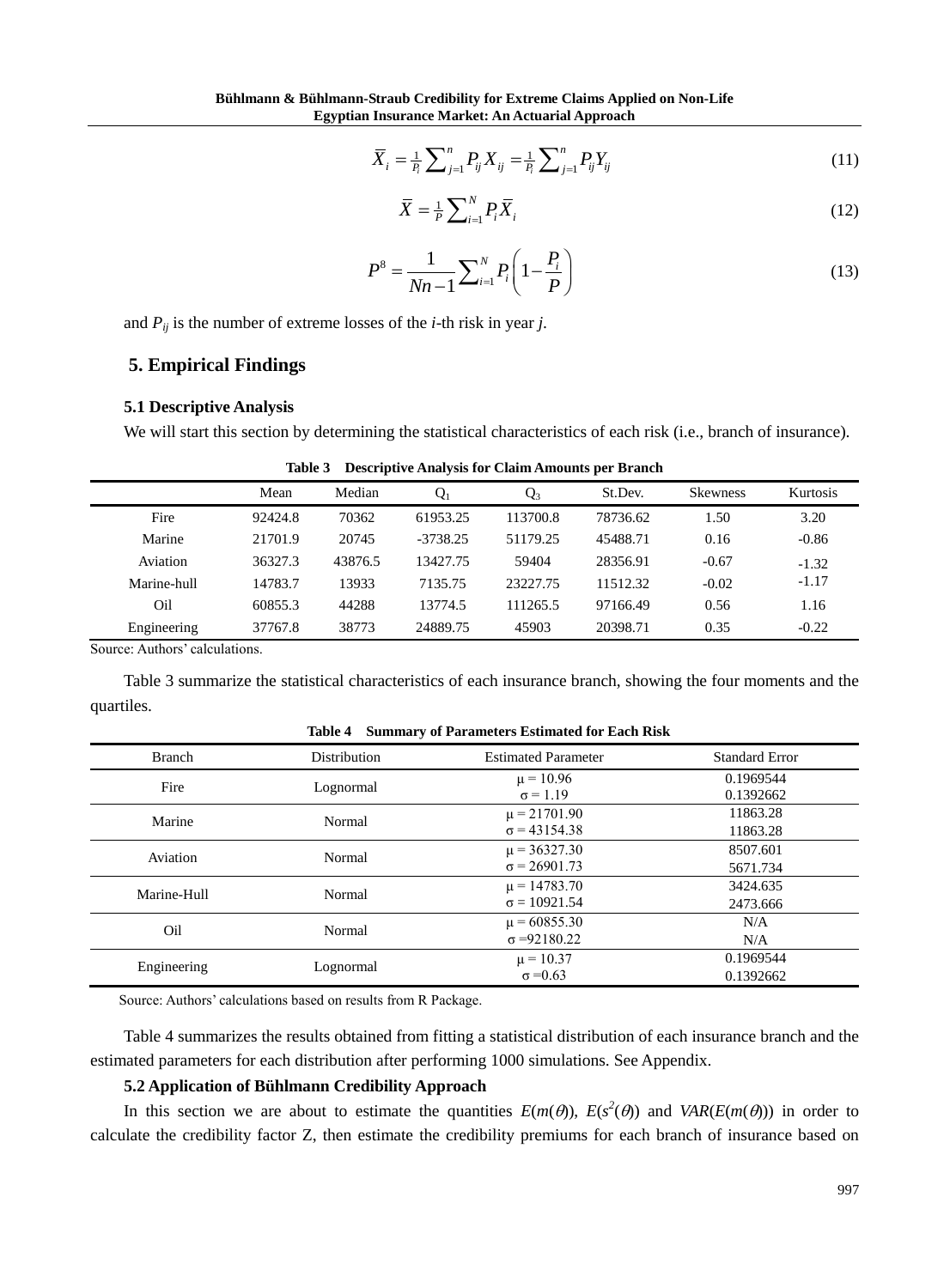data from Table 1.

From Equations (1) to (6), we calculate the quantities mentioned above and these results are summarized in Table 5.

| <b>Branch</b> | Mean (<br>$(X_i)$ | Credibility Premium $(C)$ |  |
|---------------|-------------------|---------------------------|--|
| Fire          | 92424.8           | 73550.13                  |  |
| Marine        | 21701.9           | 30379.89                  |  |
| Aviation      | 36327.3           | 39307.44                  |  |
| Marine-Hull   | 14783.7           | 26156.92                  |  |
| Oil           | 60855.3           | 54279.67                  |  |
| Engineering   | 37767.8           | 40186.74                  |  |

| Table 5 Results of Bühlmann Credibility Model |  |  |  |
|-----------------------------------------------|--|--|--|
|-----------------------------------------------|--|--|--|

Source: Authors' calculations based on results from R Package.

where

 $E(m(\theta)) = 43976.8, E(s^2(\theta)) = 3177126666, VAR(E(m(\theta))) = 49780078$ 

and the credibility factor  $Z = 0.6104139$ .

## **5.3 Application of Bühlmann-Straub Credibility Approach**

Bühlmann-Straub credibility approach is applied to calculate the net credible premium for each branch i,  $(i =$ 

1, 2 ...N,  $N = 6$ ) based on the number of extreme events per year j,  $(j = 1, 2...n, n = 10)$ .

From Equations (11) to (13), we obtain the results in Table 6.

| <b>Branch</b> | Total number of extremes $(P_i)$ | Total amount of Claims $(Y_i)$ | $\Lambda_i$ |  |
|---------------|----------------------------------|--------------------------------|-------------|--|
| Fire          | 102                              | 924248                         | 9061        |  |
| Marine        |                                  | 217019                         | 72340       |  |
| Aviation      |                                  | 363273                         | 121091      |  |
| Marine-Hull   |                                  | 147837                         | 147837      |  |
| Oil           |                                  | 608553                         | 152138      |  |
| Engineering   | 45                               | 377678                         | 8393        |  |
|               |                                  |                                |             |  |

|  |  | <b>Table 6 Computed Characteristics of Branches</b> |  |  |
|--|--|-----------------------------------------------------|--|--|
|--|--|-----------------------------------------------------|--|--|

Source: Authors' calculations.

where  $P_i = \sum_{j=1}^{n} P_{ij}$ ,  $Y_i = \sum_{j=1}^{n} P_{ij}$  $P_i = \sum_{j=1}^n P_{ij}$ ,  $Y_i = \sum_{j=1}^n Y_{ij}$ 

Table 6 presents the number of extreme events for each branch of insurance  $(P_i)$ , also the total amount of claims incurred per branch  $(Y_i)$  in order to calculate the average insured extreme events  $(\bar{x}, X_i)$ .

According to Equations (7) to (10) the credibility factor  $Z_i$  is calculated for each branch of insurance, then the value of net premiums are estimated using Bühlmann-Straub model in Table 7.

**Table 7 Credibility Factors and Estimates of Net Insurance Premiums per Branch in 2016**

| <b>Branch</b> | Credibility factor $(Z_i)$ | Net Insurance Premium |
|---------------|----------------------------|-----------------------|
| Fire          | 0.9606063                  | 148894.09             |
| Marine        | 0.4176563                  | 87219.65              |
| Aviation      | 0.4176563                  | 82215.29              |
| Marine-Hull   | 0.1929407                  | 83512.35              |
| Oil           | 0.4888219                  | 122723.80             |
| Engineering   | 0.9149514                  | 52019.00              |

Source: Authors' calculations based on result from R Package.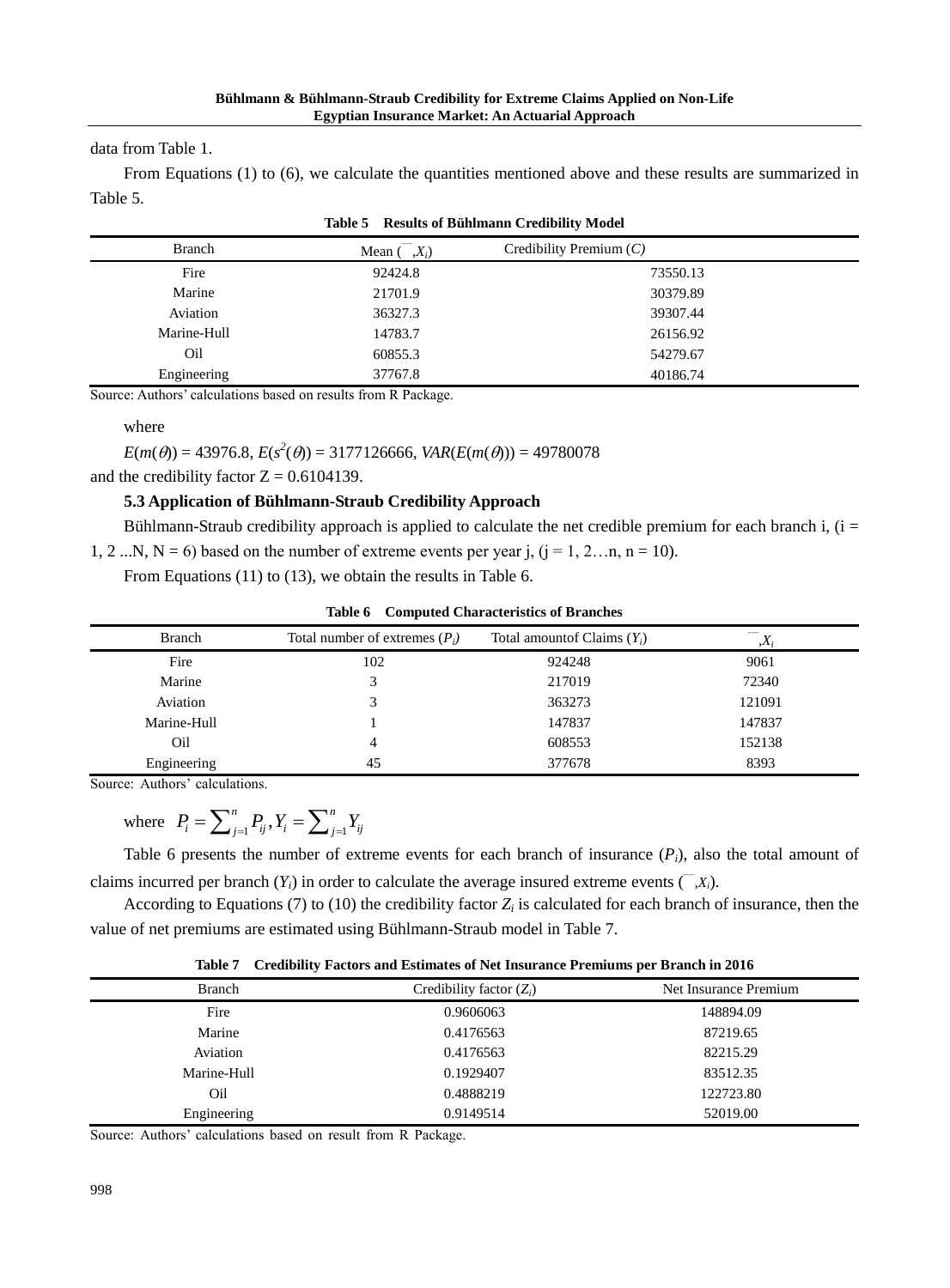Table 7 provides the net premiums for each branch of insurance showing how much money each branch will need to cover extreme events in year 2016.

where

 $E(m(\theta)) = 96097.37$ ,  $E(s^2(\theta)) = 15012766748$  and  $VAR(E(m(\theta))) = 3589046514$ 

#### **6. Conclusion**

Bühlmann and Bühlmann-Straub credibility approaches represent a recent development of the Bayesian credibility theory; these models apply the greatest accuracy theory. In this study we improved Bühlmann and Bühlmann-Straub credibility models as a joint distribution in order to estimate the net credible premium using incurred claims and extreme losses. However, we adopt Bühlmann-Straub credibility because it doesn't assume that risks are independently and identically distributed (i.i.d). Our research concentrates on six branches of Egyptian non-life insurance market during the period from 2006 to 2015. Furthermore, these branches include extreme events to predict the credibility net premium for the upcoming year 2016 for each branch of insurance as shown Table 7. Moreover, this process show how much money each branch will need to cover extreme events in order to manage risks.

Future research may consider fluctuation in claim amounts resulted from extreme losses or lapses in insurance policies, based on the economic changes that happens in the Egyptian insurance market.

#### **References**

- Atanasiu V. (2005). "The solution to the bühlmann-straub model in the case of a homogeneous credibility estimators", *Economy Informatics*, pp. 52-56.
- Bayes T. (1763). "An Essay towards solving a Problem in the Doctrine of Chances", *Phil. Trans*, Vol. 53, pp. 370-418.
- Boland P. J. (2007). "Statistical and probabilistic methods in actuarial science", New York: Taylor & Francis Group.

Bühlmann H. (1967). "Experience rating and credibility", *ASTIN Bull*, No. 4, pp. 199-207.

- Bühlmann H. and Straub E. (1970). "Glaubwürdigkelt für Schadensätze", *Bulletin of the Association of Swiss Actuaries*, Vol. 70, No. 1, pp. 111-133.
- Gao G. (2016). "Three essays on bayesian claims reserving methods in general insurance", Ph.D. thesis, The Australian National University.
- Happ S., Maier R. and Merz M. (2014). "Multivariate bühlmann-straub credibility model applied to claims reserving for correlated run-off triangle", *Casualty Actuarial Society*, Vol. 8, No. 1, pp. 23-42.
- Hendrych R. and Cipra T. (2017). "Econometric model of non-life technical provisions: the Czech insurance market case study", *European Actuarial Journal*, Vol. **7**, pp. 257-276.
- Jindrová P. and Seinerová K. (2015). "Bayesian estimates of health care costs in Slovakian insurance companies", *International Journal of Economics and Statistics*, Vol. 3, pp. 174-177.
- Jindrová P. and Kopeck L. (2017). "Empirical bayes credibility models for economic catastrophic losses by regions", doi: 10.1051/ 70901006itmconf/201.
- Jindrová P. andPacáková V. (2015). "Actuarial models for valuation of critical illness insurance products", *International Journal of Mathematical Models and Method in Applied Sciences*, Vol. 9, pp. 218-226.
- Linda B. and Kubanová J. (2012). "Credibility premium calculation in motor third-party liability insurance", in: *Proceedings of the 14th WSEAS International Conference on Mathematical and Computational Methods in Science and Engineering*, Sliema, Malta, September 7-9, pp. 259-263.
- Loisel S. and Trufin J. (2013). "Ultimate ruin probability in discrete time with bühlmann credibility premium adjustments", *Bulletin Francais D'actuariat*, Vol. 13, No. 25, pp. 73-102.
- Merz M. and Wüthrich M. (2009). "Prediction error of the multivariate additive loss reserving method for dependent lines of business", *Variance*, Vol. 3, pp. 131-151.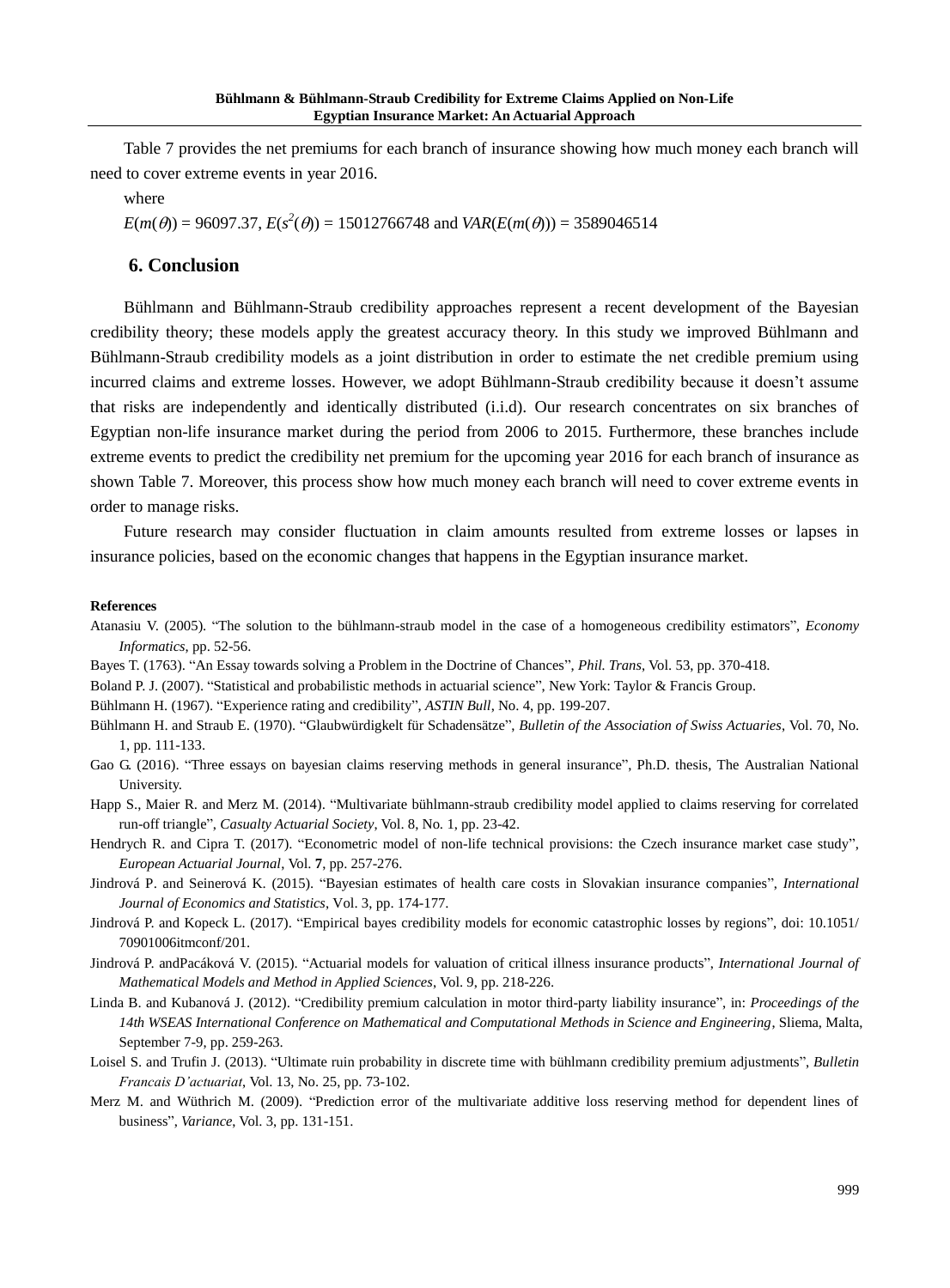- Norberg R. (2011). "The credibility approach to experience rating", available online at: http://dx.doi.org/10.1080/034611238.1979.10413721.
- Pacáková V. P. (2013). "Credibility models for permanently updated estimates in insurance", *International Journal of Mathematical Models and Methods in Applied Sciences*, Vol. 7, No. 3, pp. 333-340.
- Seinerová K. (2015). "Segment-specific Bayesian analysis of health insurance costs", *10th International Scientific Conference Financial management of Firms and Financial Institutions Ostrava*, VŠB-TU of Ostrava, Faculty of Economics, Department of Finance, pp. 1115-1120.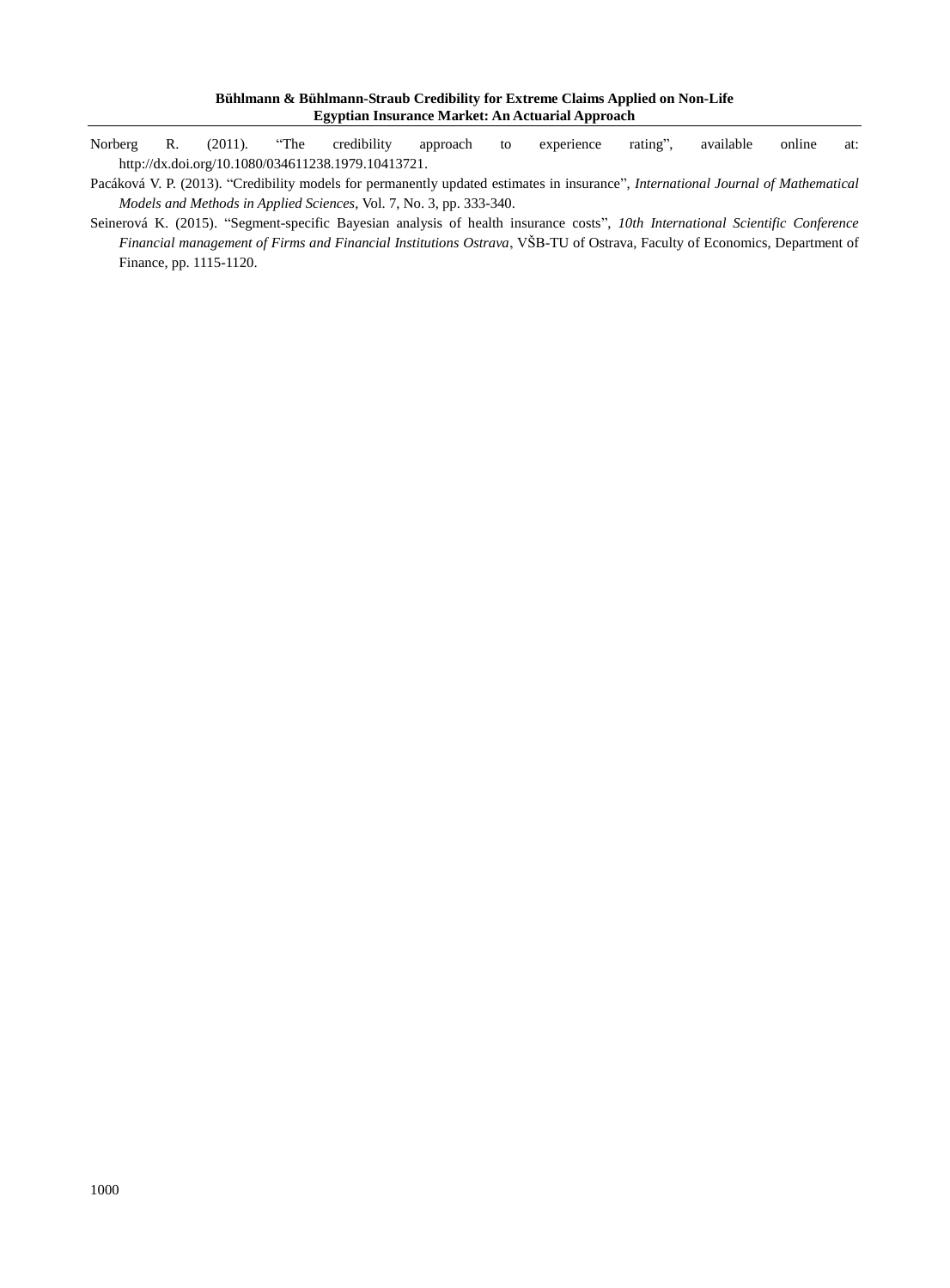## **Appendix**











**Figure 4 Pdf, CDF and Cullen and Frey Graph for Aviation Claims**